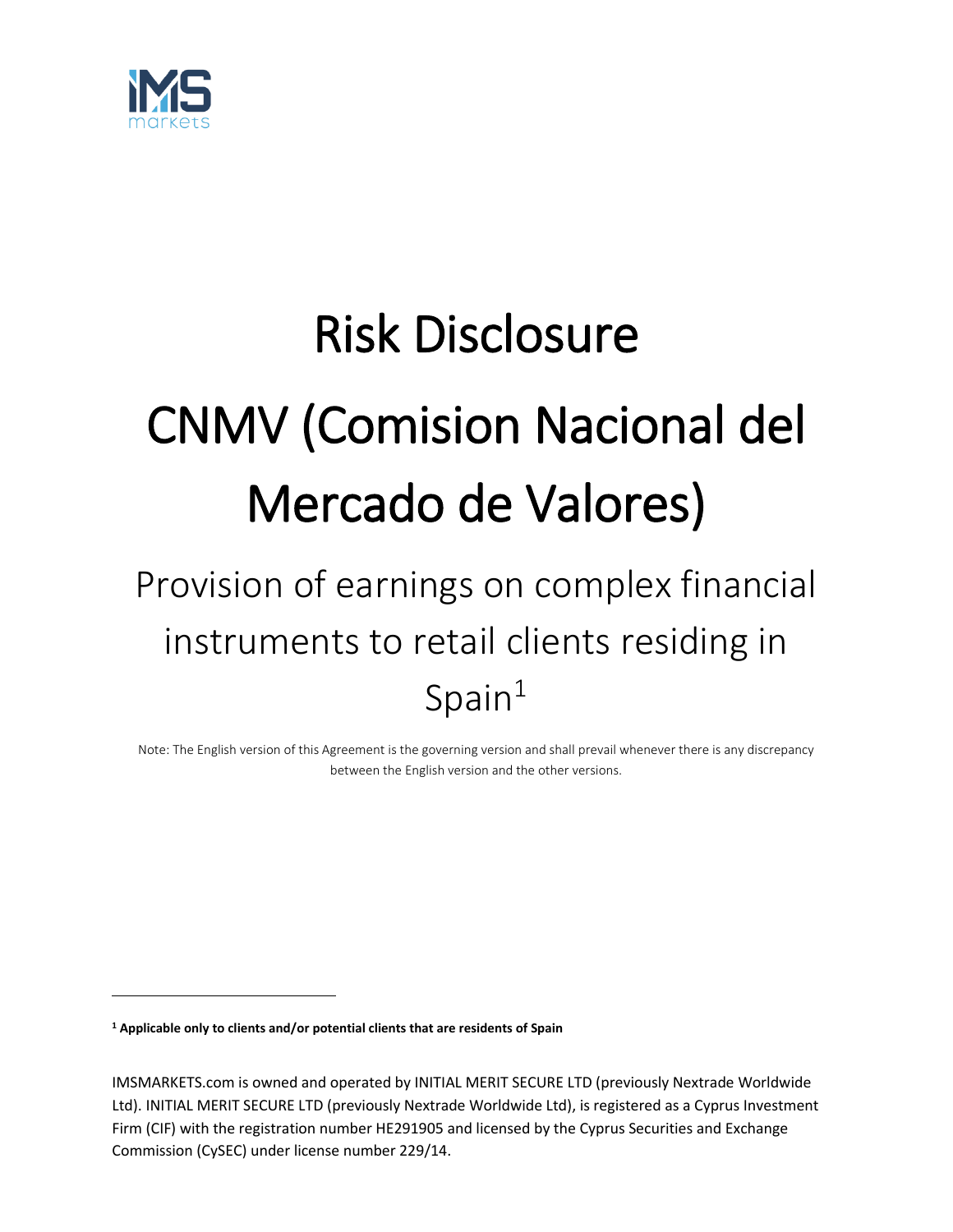

## 1. RISK DISCLOSURE STATEMENT

In consideration of Initial Merit Secure Ltd Ltd. (hereafter the "Company") agreeing to enter into over-thecounter ("OTC") contracts for differences ("CFDs") and foreign exchange contracts ("FX Contracts") with the undersigned (hereinafter referred to as the " Customer", " you", " your"), Customer acknowledges, understands and agrees with the risks involved when trading/investing in CFDs and FX Contracts, which is highly speculative, involves a significant risk of loss and is not suitable for all investors but only for those customers who:

- understand and are willing to assume the economic, legal and other risks involved;
- are experienced and knowledgeable about trading/investing in derivatives and in underlying asset types; and
- are financially able to assume losses significantly in excess of margin or deposits because investors may lose the total value of the contract, not just the margin or the deposit.

Neither CFDs nor FX Contracts are appropriate investments for retirement funds. CFD and FX transactions are among the riskiest types of investments and can result in large losses. Customer represents, warrants and agrees that Customer understands these risks, is willing and able, financially and otherwise, to assume the risks of trading/investing in CFDs and FX Contracts and that the loss of Customer's entire account balance will not change Customer's lifestyle.

### All the risks are described and enumerated in the Company's Risk Disclosure Notice as part of the contractual documentation and publicly available on the Company's website at all times.

#### Further to the above you understand and agree with the following:

You are about to purchase CFD products that are complex, leveraged and difficult to understand. CNMV has determined that, due to its complexity and the risk involved, the purchase of these products by retails investors is not appropriate/suitable.

IMSMARKETS.com is owned and operated by INITIAL MERIT SECURE LTD (previously Nextrade Worldwide Ltd). INITIAL MERIT SECURE LTD (previously Nextrade Worldwide Ltd), is registered as a Cyprus Investment Firm (CIF) with the registration number HE291905 and licensed by the Cyprus Securities and Exchange Commission (CySEC) under license number 229/14.